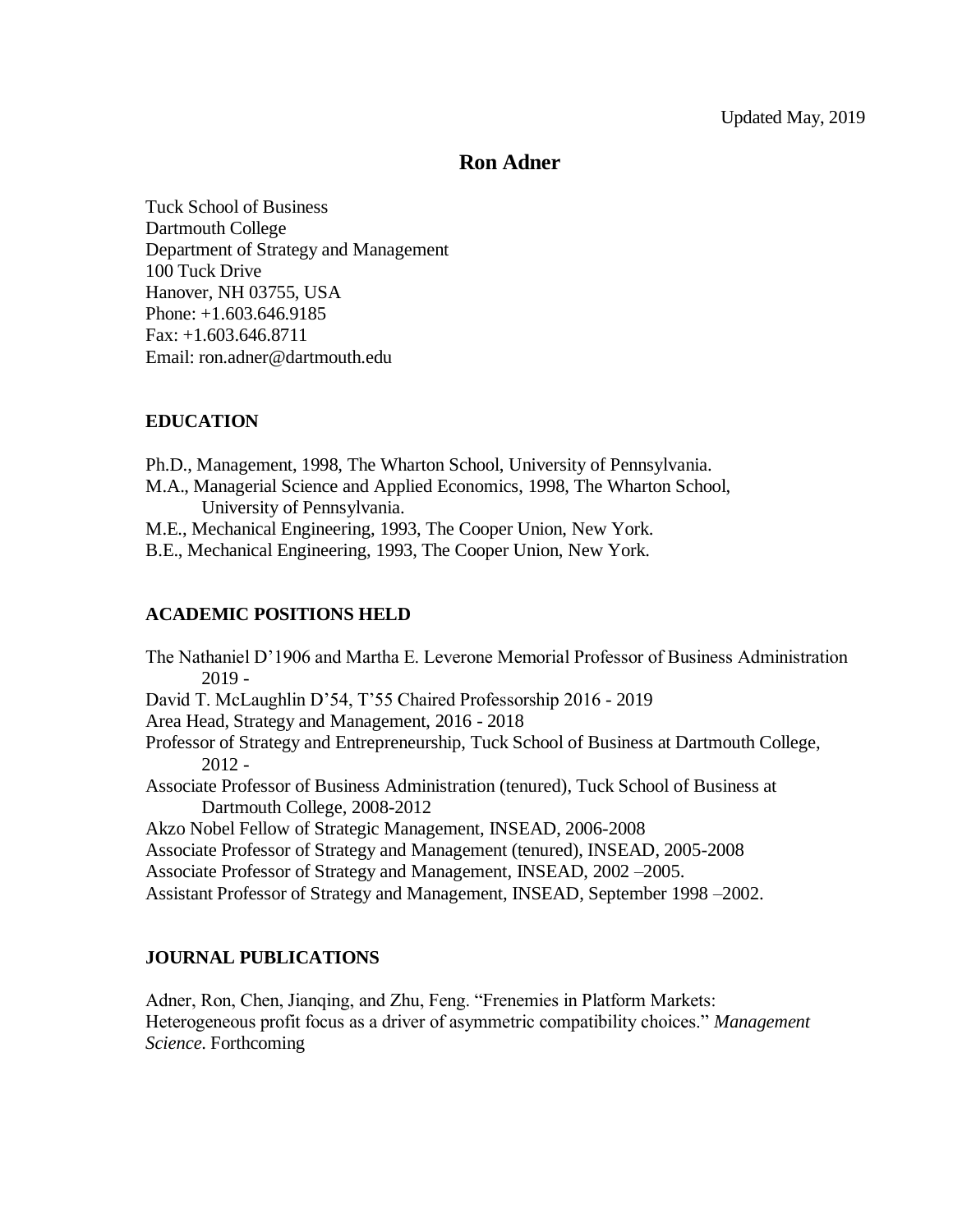Adner, Ron and Feiler, Daniel. 2019. "Interdependence, Perception, and Investment Choices: An Experimental Approach to Decision Making in Ecosystems." *Organization Science.* 30(1): 1-17.

Adner, Ron. 2017. "Ecosystem as Structure: An Actionable Construct for Strategy." *Journal of Management.* 43(1): 39-58.

Van de Ven, Andrew & Adner, Ron & Barley, Stephen & Dougherty, Deborah & Fountain, Jane & Hargadon, Andrew & Kamlet, Mark & Karlin, Beth & Schilling, Melissa. "Increasing benefits & reducing social costs of technological innovations." *Behavioral Science & Policy*, vol. 3 no. 1, 2017, pp. 92-103.

Adner, Ron, Ruiz- Aliseda, Francisco, and Zemsky, Peter. 2016. "Specialist vs. Generalist Positioning: Demand heterogeneity, technology scalability, and endogenous market segmentation," *Strategy Science.* 1(3): 184-206.

Adner, Ron and Kapoor, Rahul. 2016. "Right Tech, Wrong Time." *Harvard Business Review.* 94(11): 60-67.

Reprinted in *HBR's 10 Must Reads 2018: The Definitive Management Ideas of the Year* Reprinted in *IEEE Engineering Management Review.* 2017 45(4): 81-85.

Adner, Ron and Kapoor, Rahul. 2016. "Innovation ecosystems and the pace of substitution: Reexamining technology S-curves" *Strategic Management Journal.*  37(4):625-648.

Adner, Ron. 2016. Navigating the Leadership Challenges of Innovation Ecosystems. *Sloan Management Review.* 58(1):141-146.

Adner, Ron and Peter Zemsky (2016) "Diversification and Performance: Linking Relatedness, Market Structure, and the Decision to Diversify." *Strategy Science* 1(1):32- 55.

Klingebiel, Ronald and Adner, Ron. 2015. "Real Options Logic Revisited: Disentangling Sequential Investment, Low-Commitment Strategies, and Resource Re-Allocation Reality." *Academy of Management Journal.* 58(1): 221-241.

Adner, Ron, Felipe Csaszar and Peter Zemsky. 2014. "Positioning on a Multi-Attribute Landscape" *Management Science.* 60(11): 2794-2815.

Adner, Ron, Oxley, Joanne, and Silverman, Brian. 2013. "Collaboration and Competition in Business Ecosystems." *Advances in Strategic Management* 31: 9-18.

Kapoor, Rahul and Ron Adner. 2012. "What firms make vs. what they know: How firms' production and knowledge boundaries affect competitive advantage in the face of technological change." *Organization Science, Special issue on Organizational Economics and Organizational Capabilities.* 23(5): 1227–1248.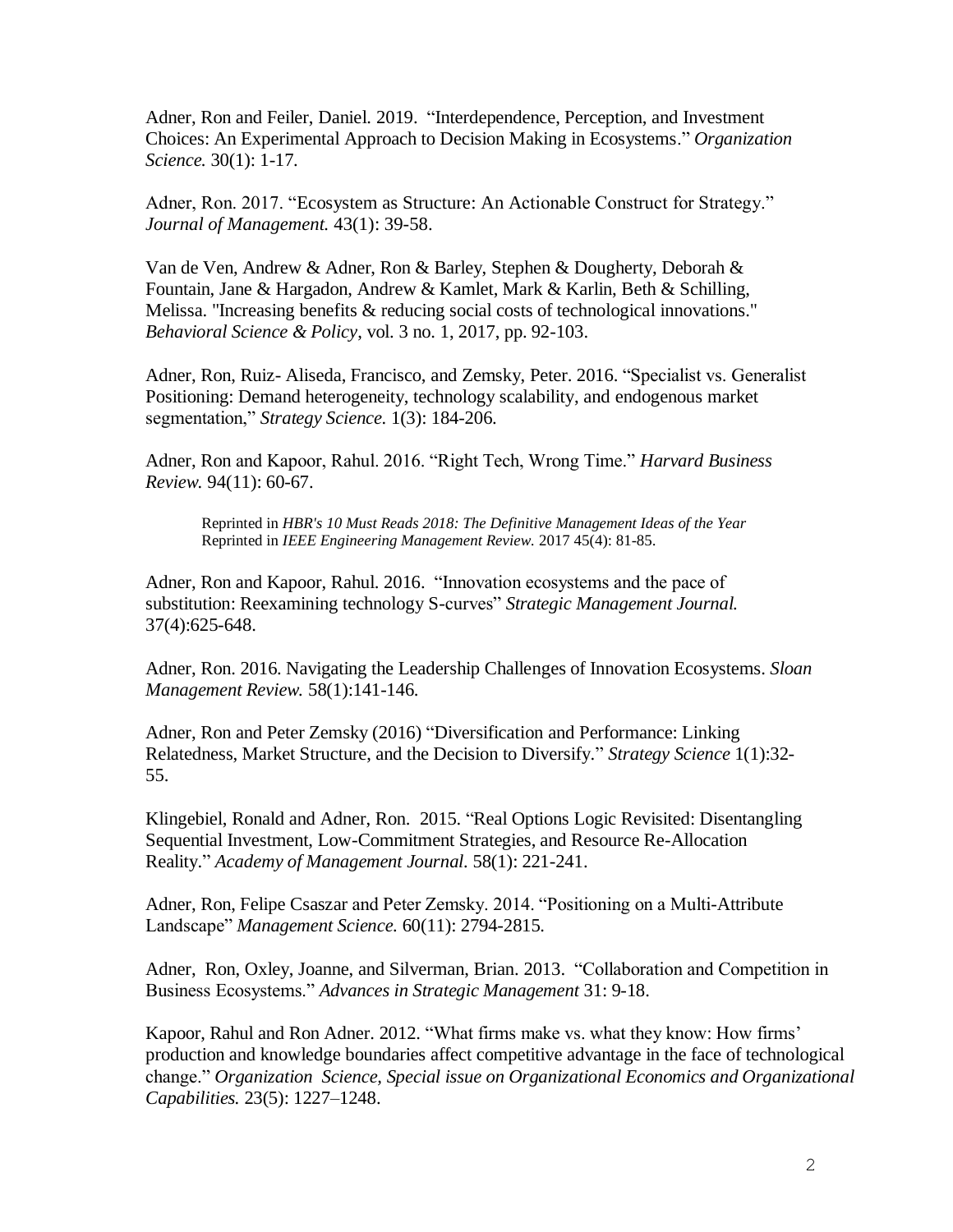Selected for *Best Paper Proceedings of the Academy of Management,* 2008. Runner-up, INFORMS-ISA Best Inudstry Studies Paper Award (best paper across all 843 papers published in 2012 across all 12 INFORMS journals)

Adner, Ron and Snow, Daniel. 2010. "Old Technology Responses to New Technology Threats: Demand heterogeneity and technology retreats." *Industrial and Corporate Change*. 19(5):1655- 1675.

Adner, Ron and Kapoor, Rahul. 2010. "Value creation in innovation ecosystems: How the structure of technological interdependence affects firm performance in new technology generations." *Strategic Management Journal.*31(3): 306-333.

Adner, Ron and Snow, Daniel. 2010. "Bold retreat: A new strategy for old technologies." *Harvard Business Review.* 88(3): 76-81.

Reprinted in *Harvard Business Review on Aligning Technology with Strategy,* Harvard Business Press, 2011.

Adner, Ron Adner, Laszlo Polos, Michael D. Ryall, and Olav Sorenson. 2009. "The case for formal theory " *Academy of Management Review.* 34(2):201-208.

Adner, Ron and Levinthal, Daniel. 2008. "Doing versus seeing: Acts of exploitation and perceptions of exploration." *Strategic Entrepreneurship Journal.* 1(2):43-52.

Adner, Ron. 2007. "Real options and resource re-allocation processes." *Advances in Strategic Management.* 24: 363-272.

Adner, Ron and Zemsky, Peter. 2006 "A demand-based perspective on sustainable competitive advantage." *Strategic Management Journal.* 27(3): 215-239.

Adner, Ron. 2006. "Match your innovation strategy to your innovation ecosystem", *Harvard Business Review,* 84(4): 98-107.

Adner, Ron and Zemsky, Peter. 2005. "Disruptive technologies and the emergence of competition." *Rand Journal of Economics*, 36(2): 229-254.

Adner, Ron. 2004. "A demand-based perspective on technology life cycles" *Advances in Strategic Management.*. 21: 25-43.

Adner, Ron and Levinthal, Daniel. 2004. "What is not a real option: Identifying boundaries for the application of real option to business strategy." *Academy of Management Review.* 29(1):74- 85.

Reprinted in *Real Options and International Investment*, Alan M. Rugman and Jing Li (eds.), Edward Elgar Publishing. 2005.

Reprinted in *Technology Strategy and Innovation Management,* Michael Leiblein and Arvids Zeidonis (eds.) Edward Elgar Publishing. 2011.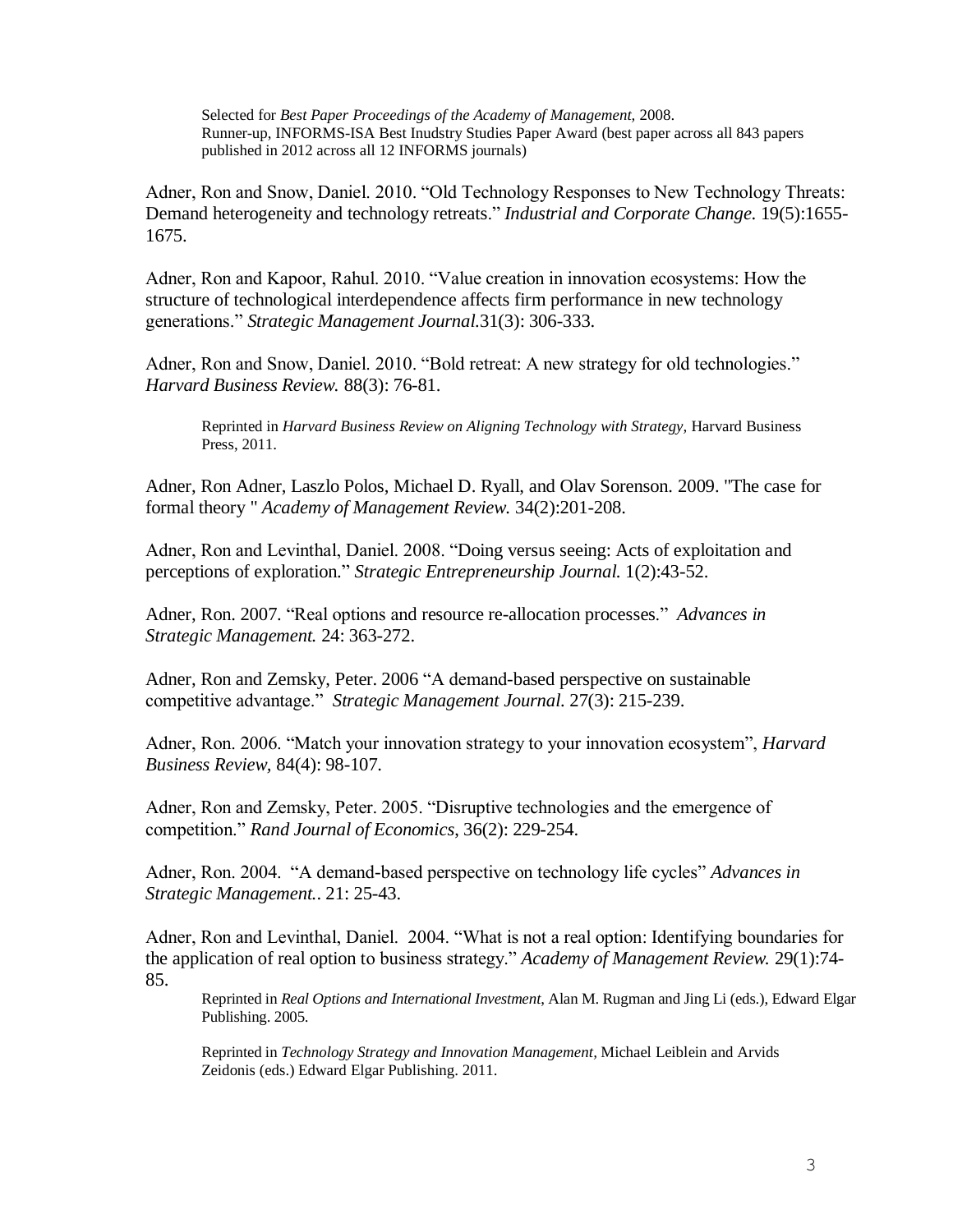Adner, Ron and Levinthal, Daniel. 2004. "Real options and real tradeoffs." *Academy of Management Review*, 29(1):120-126.

Adner, Ron and Helfat, Constance. 2003. "Corporate effects and dynamic managerial capabilities." *Strategic Management Journal.* 24(10): 1011-1027.

Adner, Ron. 2002. "When are technologies disruptive: A demand-based view of the emergence of competition" *Strategic Management Journal.* 23: 667-688.

Adner, Ron and Levinthal, Daniel. 2002. "The emergence of emerging technology." *California Management Review.* 45(1): 50-66.

Adner, Ron and Levinthal, Daniel. 2001. **"**Demand heterogeneity and technology evolution: Implications for product and process innovation." *Management Science*. 47(5): 611-628.

Rangan, Subramanian and Adner, Ron. 2001. "Profits and the internet: Seven misconceptions." *Sloan Management Review.* 42(4): 44-53.

Reprinted in *Strategies for E-Business Success,* Erik Brynjolfsson and Glen Urban (eds.)Wiley. 2001.

# **BOOKS**

Adner, Ron. 2012. *The Wide Lens: A new strategy for innovation.* Penguin/Portfolio: New York.

Paperback, 2013, *The Wide Lens: What successful innovators see that others miss.*

Awarded *Strategy and Business* Best Business Books of 2012 Awarded *Risk Management* Top 5 Business Books of 2012 Finalist Academy of Management Terry Book Award, 2013 Translated into Chinese (simple and complex), Japanese, Korean, Portuguese, Latvian

Adner, Ron, Oxley, Joanne, and Silverman, Brian (Co-editors). 2013. *Collaboration and Competition in Business Ecosystems.* Advances in Strategic Management Vol 31.

#### **WORKING PAPERS AND WORK IN PROGRESS**

"Strategizing in the Face of Interdependence: An experimental approach" (with Daniel Feiler)

Strategy Science special issue on "Strategy in the Digital Age" (with co-editors Phanish Puranam and Feng Zhu)

"Fostering Socially-Desirable Government Venture Funding Activity: A real options lens" (with Anna Scedrova, Robert Morgan, and Luigi de Luca)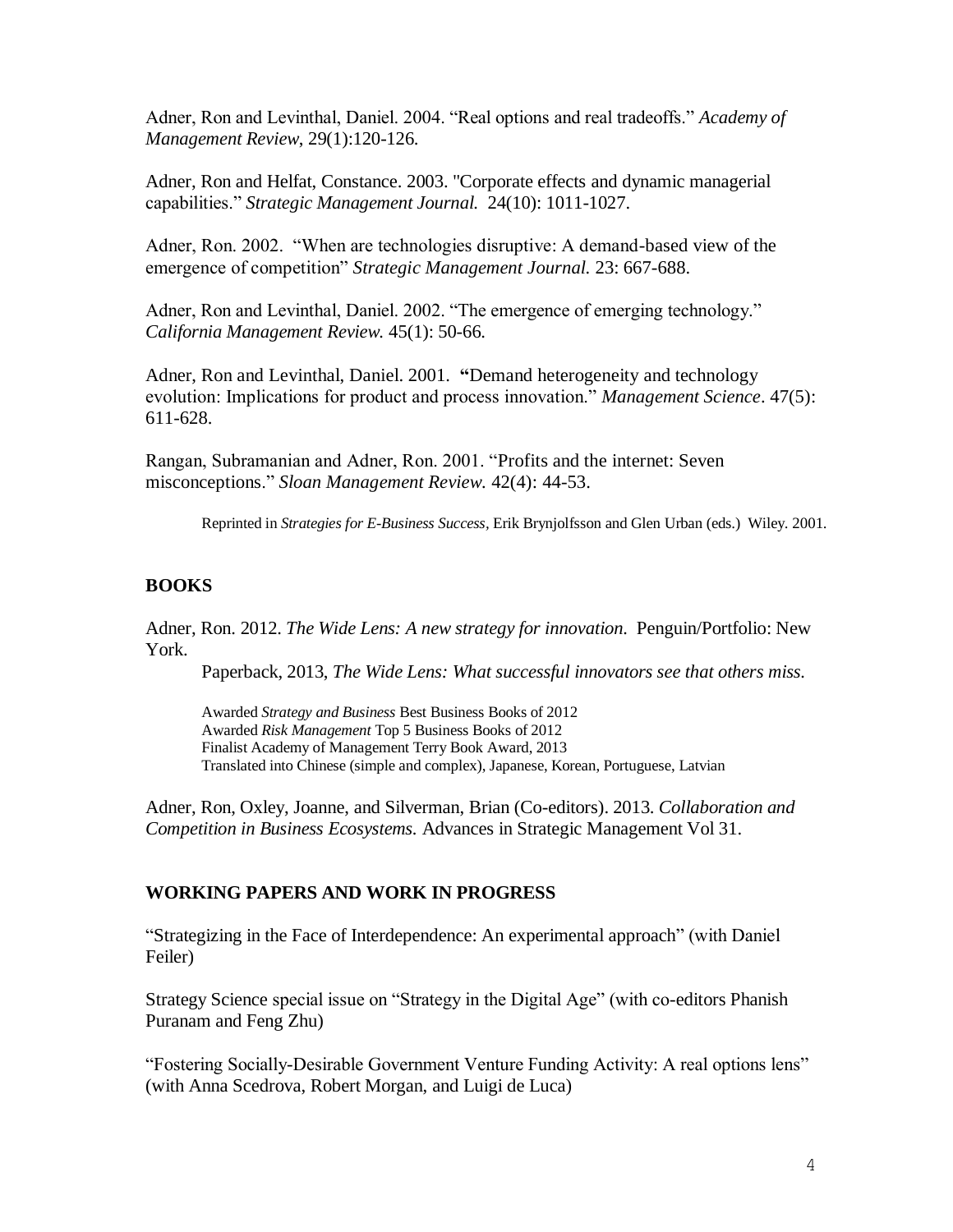"Wide Lens for the Social Sector" (with Margaret Hanson)

# **OTHER PUBLICATIONS (selected)**

Adner, Ron, "Many companies still don't know how to compete in the digital age. *Harvard Business Review.* March 28, 2016.

Adner, Ron "Solving the Electric Car Puzzle." May 29, 2012. *The Wall Street Journal*.

Adner, Ron, "Apple's New Fraud Problem: Cracked walls and broken promises." March 21, 2012, *Wired* (online)

Adner, Ron, "From Walkman to iPod: What Music Tech Teaches Us About Innovation." March 5, 2012, *The Atlantic* (online)

Adner, Ron, "The Innovator's Blindspot: Even your best ideas will fail if your partners don't innovate too." Feb 27, 2012. *Fast Company* (online)

Adner, Ron and Vincent, William, "Get Ready for Ads in Books", August 19, 2010, *The Wall Street Journal.*

Adner, Ron and Vincent, William, "iPad: A dubious bet for publishers." Nov 29, 2010, *Forbes*

Adner, Ron and Vincent, William, "Blackberry's Next Killer App." June 18, 2010, *Forbes*

Adner, Ron and Vincent, William, "Kindle is Dead – Long Live Kindle." August 12, 2010. *Huffington Post.*

Adner, Ron and Kapoor, Rahul. 2007. "Managing transitions in the semiconductor lithography ecosystem." *Solid State Technology, 50th Anniversary Issue.* 50(11):s20.

Kapoor, Rahul and Adner, Ron. 2007. "Technology interdependence and the evolution of semiconductor lithography." *Solid State Technology, 50th Anniversary Issue.* 50(11): 51-54.

Adner, Ron and Levinthal, Daniel. 2000. "Technological speciation and the emergence of emerging technologies" in Day and Schoemaker, *Wharton on Emerging Technologies,* John Wiley Press.

Adner, Ron. 1999. "Innovation beyond ideas: Setting expectations for innovation" *Mastering Strategy Series*. *The Financial Times* October 18.

Reprinted as "Innovation beyond ideas: expectations in managing technology," in *Mastering Strategy: The compelte MBA companion in Strategy*. Tim Dickson (Ed.) Financial Times/ Prentice Hall. 2000:London.

Translated and reprinted in: Chinese, Dutch, German, Polish, and Russian.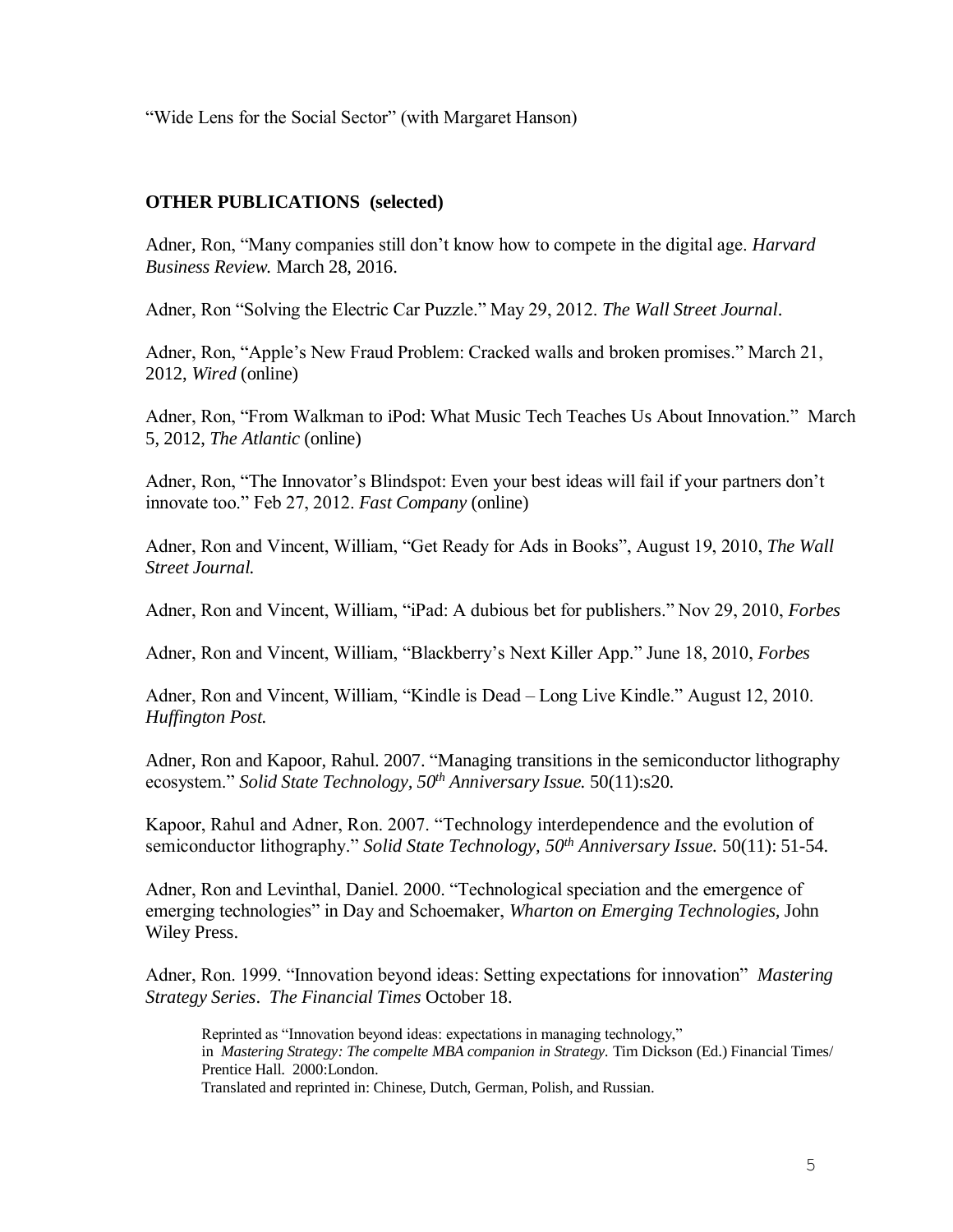## **MEDIA COVERAGE**

Includes: The Atlantic, Bloomberg, Business Insider, CNBC, Financial Times, Fast Company, Forbes, Harvard Business Review, Inc., MSNBC, Sloan Management Review, Slate, Strategy and Leadership, Wall Street Journal, Wired, Yahoo-Finance.

# **TEACHING CASES**

Adner, Ron and Paul, Alexia, 2013. "Bernie Ecclestone's Formula for Formula One" Teaching case.

Adner, Ron and Paul, Alexia, 2013. "Medtronic and MRI Compatible Pace Makers." Teaching case.

Adner, Ron and Vincent, William, 2010. "Michelin's PAX Project: Reinventing the Wheel" (A and B). Teaching case.

Adner, Ron and Vincent, William, 2010. "Texas Instruments' Nspire: Confronting the PC Threat." Teaching case.

Adner, Ron, 2010. "Apple masters the game." Collection of background readings.

Adner, Ron and Aris, Annette, and Zemsky, Peter. 2006. "The music industry on the brink of the digital age." Teaching case.

Adner, Ron and Smith, George W. 2004. "The Bell – Western Union patent agreement of 1879." INSEAD case.

Sinha, Siddharth and Adner, Ron. 2004. "Reinvigorating commodity markets: Microchip Corporation and 8 bit Microcontrollers." INSEAD case.

Adner, Ron and Nunn, Charles. 2001. "iMotors: New competition in used cars" (A and B) INSEAD case. Teaching note available.

# **TEACHING AWARDS**

Award for Teaching Excellence (elective), June 2019. Tuck School at Dartmouth College

Award for Teaching Excellence (elective), June 2011. Tuck School at Dartmouth College (Tuck's graduating class confers one award for elective teaching and one award for core teaching. 2011 was the inaugural year for the award. )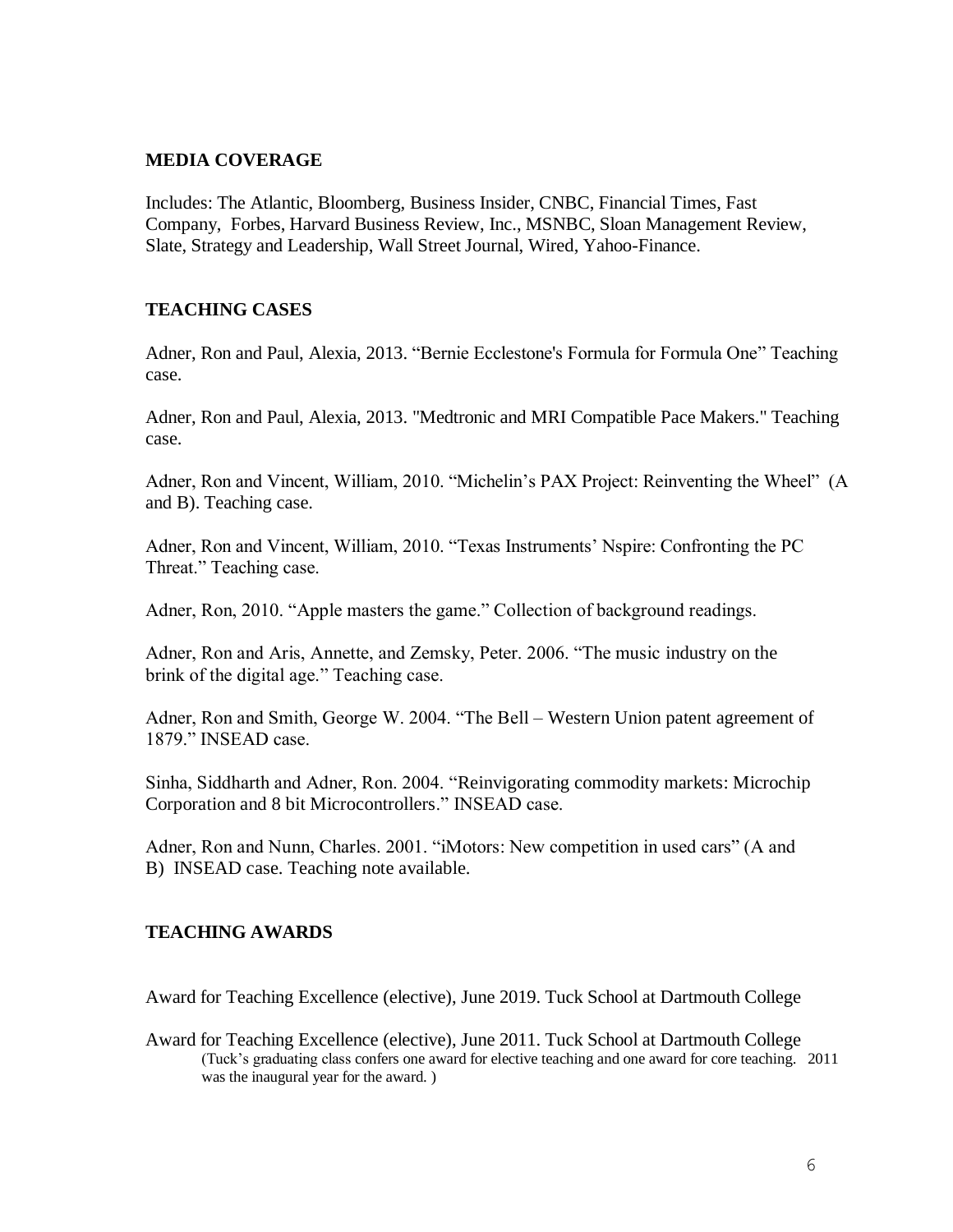The Outstanding Teacher of Elective Courses, January 2005 promotion. INSEAD (INSEAD admits two student cohorts every year, one in January and one in September. Each graduating promotion confers one award for elective teaching and one award for core teaching)

(Nominee), The Outstanding Teacher of Elective Courses, September 2005 promotion. INSEAD

The Outstanding Teacher of Elective Courses, January 2004 promotion. INSEAD

The Outstanding Teacher of Elective Courses, January 2003 promotion. INSEAD

The Outstanding Teacher of Elective Courses, September 2002 promotion. INSEAD

The Outstanding Teacher of Elective Courses, January 2000 promotion. INSEAD

(Nominee), The Outstanding Teacher of Elective Courses, January 2002 promotion. INSEAD

(Nominee), The Outstanding Teacher of Elective Courses, September 2001 promotion. INSEAD

# **ACADEMIC AWARDS AND HONORS**

Sumantra Ghoshal Award for Rigour and Relevance in the Study of Management, 2015.

Finalist, Academy of Management George R. Terry Book Award, 2013. *The Wide Lens: What Successful Innovators See that Others Miss.*

Runner-up, INFORMS-Industry Studies Association Best Paper Prize (across 12 journals). 2013. "What firms make vs. what they know: How firms' production and knowledge boundaries affect competitive advantage in the face of technological change."

Management Science Meritorious Service Award. 2013.

Best Paper Proceedings of the Academy of Management, 2008. "What firms make vs. what they know: How firms' production and knowledge boundaries affect competitive advantage in the face of technological change."

Best Paper Proceedings of the Academy of Management, 2006. "Diversification and performance: Linking market structure, market relatedness and the decision to diversify."

Best Paper Award, 2004 Atlanta Competitive Advantage Conference, for "A demand based view of sustainable competitive advantage."

Wharton School Doctoral Fellowship, 1993-1998.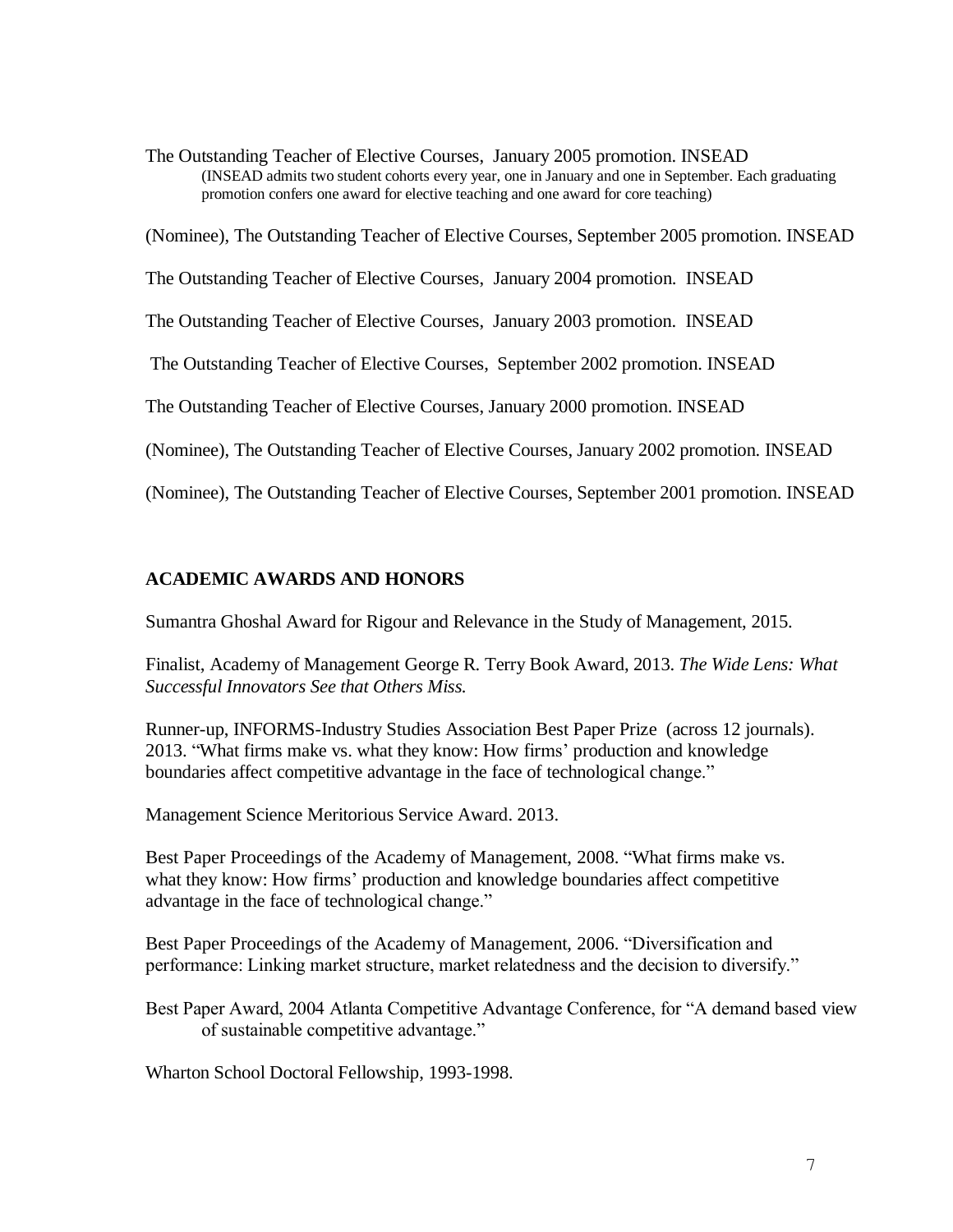Full scholarship and fellowship (graduate studies), The Cooper Union, 1992-1993.

Full scholarship (undergraduate studies), The Cooper Union, 1988-1992.

### **COURSES TAUGHT**

#### MBA Program

#### Tuck:

Entrepreneurship and innovation strategy. Research to Practice Seminar: Strategy in Innovation Ecosystems.

## INSEAD:

Innovation strategy and entrepreneurship. High technology entrepreneurship and strategy. Strategic management of technology and innovation.

## PhD Program

INSEAD

Special Topics in Innovation

Executive Education Numerous open-enrollment and company-specific programs

# **WORK WITH DOCTORAL STUDENTS**

Primary advisor for Rahul Kapoor (first placement - Wharton, 2008) Committee member for Olivier Chatain (first placement - Wharton, 2007)

### **PROFESSIONAL ACTIVITIES**

### **Editorial Boards and Reviewing**

Academy of Management Review Editorial Board 2005- 2010. Guest Editor, Special Topic Forum on Formal Approaches to Management Theory, 2009. Strategic Organization Editorial Board 2005-2011 Strategic Management Journal Editorial Board 2007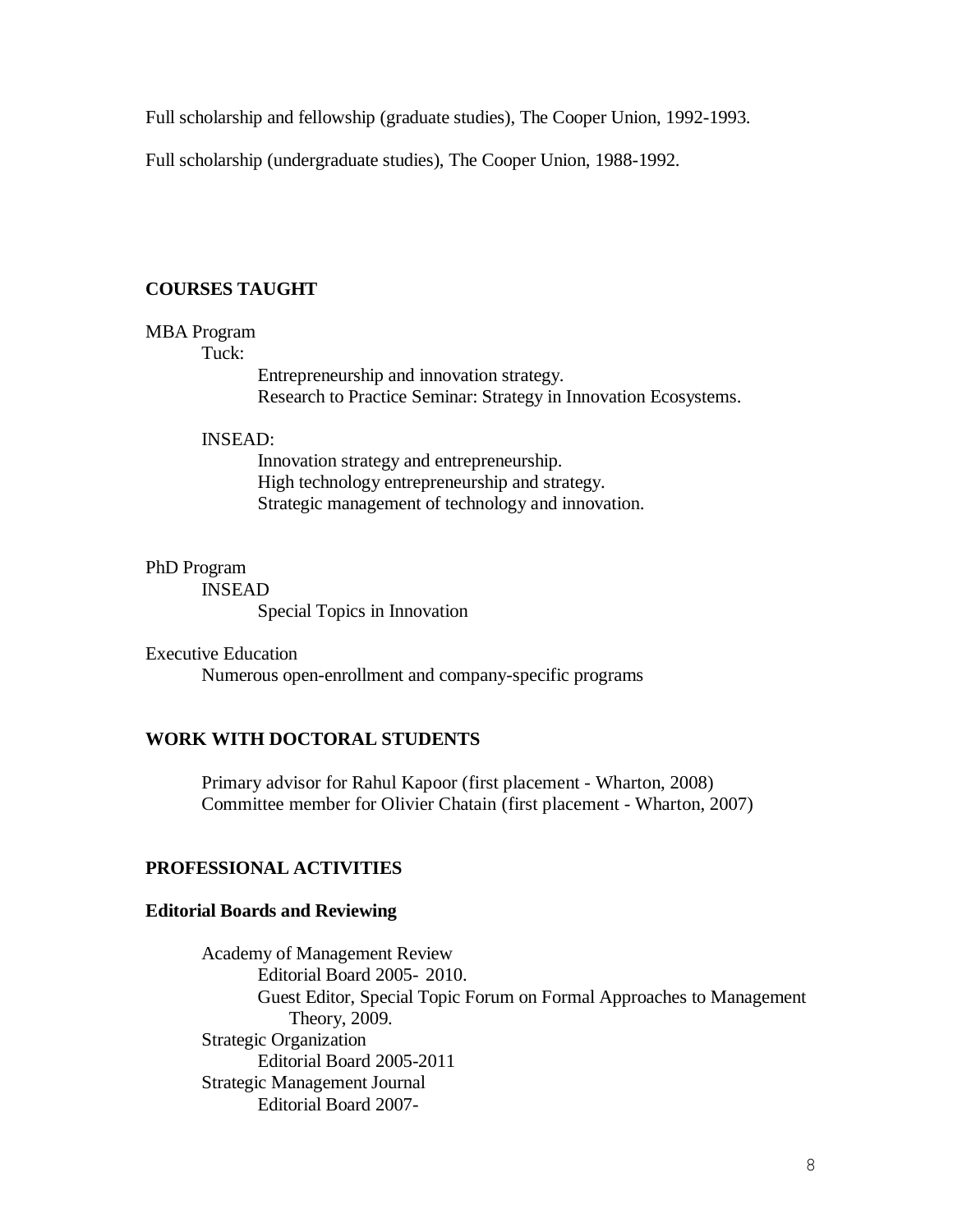Strategy Science Senior Editor 2014- Management Science Associate Editor for Business Strategy, 2002-2008, 2010-2014

Ad-hoc reviewer for:

Academy of Management Journal, Academy of Management Review, California Management Review, Journal of Marketing Research, Industrial and Corporate Change, Management Science, Organization Science, Rand Journal of Economics, Research Policy, Sloan Management Review.

#### **Professional Association Leadership Roles**

Academy of Management Business Strategy and Policy Division Research Committee, 2003 - 2005 Executive Committee, 2005 - 2007 Technology and Innovation Management Division Executive Committee, 2003 – 2005

Strategic Management Society Conference Review Committee, 2002, 2010 Best Paper Committee, 2003, 2004, 2005, 2006, 2007

#### **Professional Development Workshops**

- Presenter, Professional Development Workshop on "Teaching Innovation Management," Academy of Management Meetings, Denver, 2002.
- Organizer and Presenter, Professional Development Workshop on "Exploring Strategy through Simulations," Academy of Management Meetings, Seattle, 2003.
- Organizer and Presenter, Professional Development Workshop on "Conversations on Innovation," Academy of Management Meetings, New Orleans, 2004.
- Presenter, Professional Development Workshop, "Technology and Innovation Management Junior Faculty Consortium" Academy of Management Meetings, New Orleans, 2004.
- Presenter, Professional Development Workshop, "Technology and Innovation Management Mid-Career Faculty Consortium" Academy of Management Meetings, Atlanta, 2006.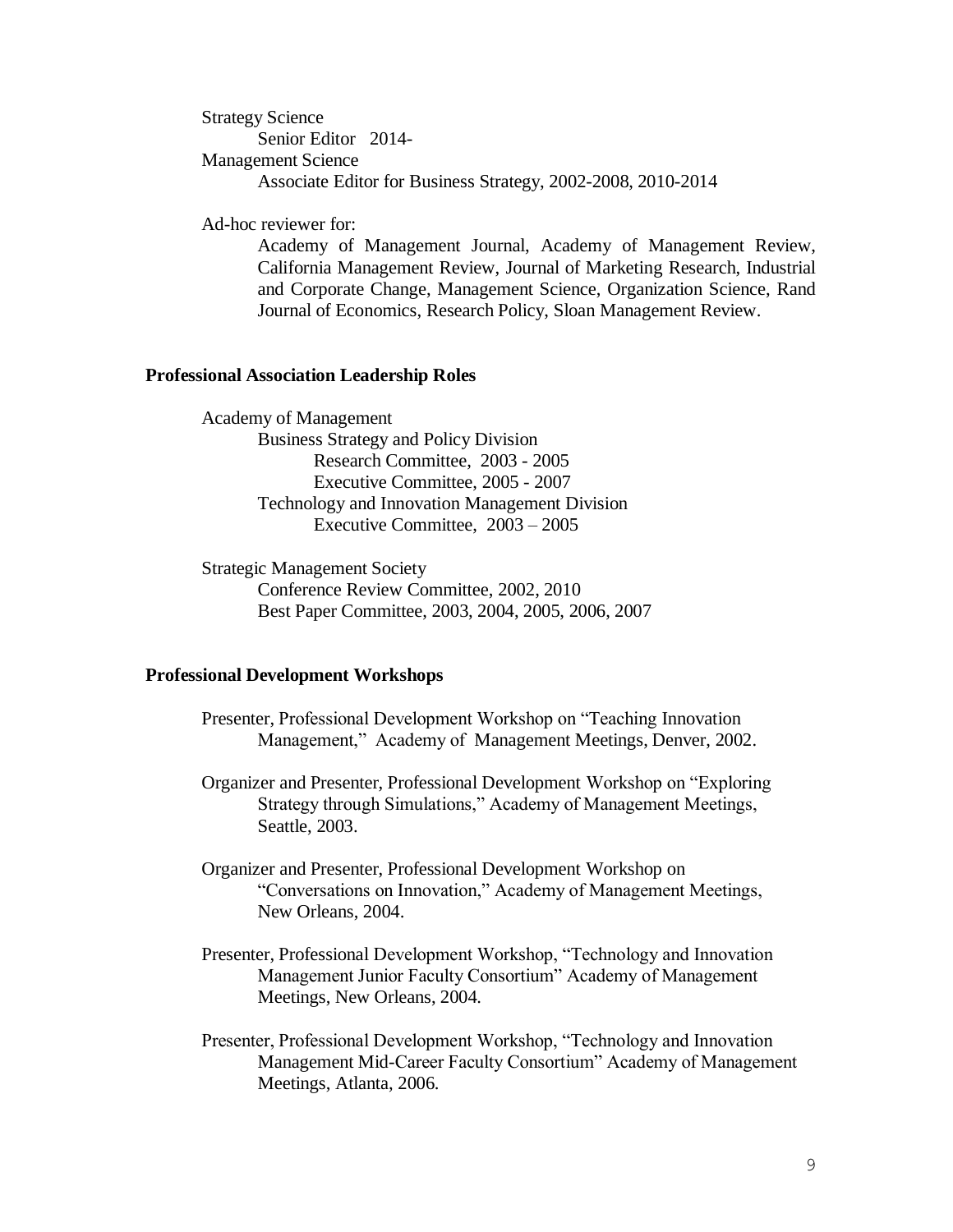Presenter, Professional Development Workshop, "Managing Your Dissertation" Academy of Management Meetings, Chicago, 2009.

Presenter, Professional Development Workshop on "Firms, Ecosystems and Innovation," Academy of Management Meetings, Montreal, 2010.

Presenter, Professional Development Workshop on "Understanding and Managing Ecosystems," Academy of Management Meetings, San Antonio, 2011.

Presenter, Professional Development Workshop on "Technology and Innovation Management Doctoral Consortium," Academy of Management Meetings, San Antonio, 2011.

Presenter, Professional Development Workshop on "BPS Junior Faculty Consortium" Academy of Management Meetings, Orlando, 2013.

# **ACADEMIC CONFERENCES AND RESEARCH SEMINARS**

Research Seminar, Duke, March 2018, "Interdependence, Perception, and Investment Choices: An Experimental Approach to Decision Making in Ecosystems."

Research Seminar, INSEAD, November 2017, "Ecosystems, Interdependence, and Investment Choices: An experimental approach"

Research Seminar, Harvard Business School, TOM, February 2016, "Ecosystems, Interdependence, and Investment Choices: An experimental approach"

Academy of Management, Vancouver, 2015, "Ecosystems, Interdependence, and Investment Choices: An experimental approach"

Keynote Presenter, BYU/University of Utah Winter Strategy Conference, Feb 2014, 'Strategy in a World of Ecosystems.'

Strategic Management Society Conference, Atlanta, September 2013, Strategies in the Digital Area: Competing through Platforms, Ecosystems, and Open Innovation.

Academy of Management, Orlando, 2013, Symposium on Creating and Capturing Value in Changing Ecosystems: From Research to Teaching and Practice

Research Seminar, Columbia University, March 2013, "Innovation ecosystems and the pace of substitution: Reexamining technology S-curves."

Research Seminar, University of North Carolina (Keenan-Flagler), March 2013, "Innovation ecosystems and the pace of substitution: Reexamining technology S-curves."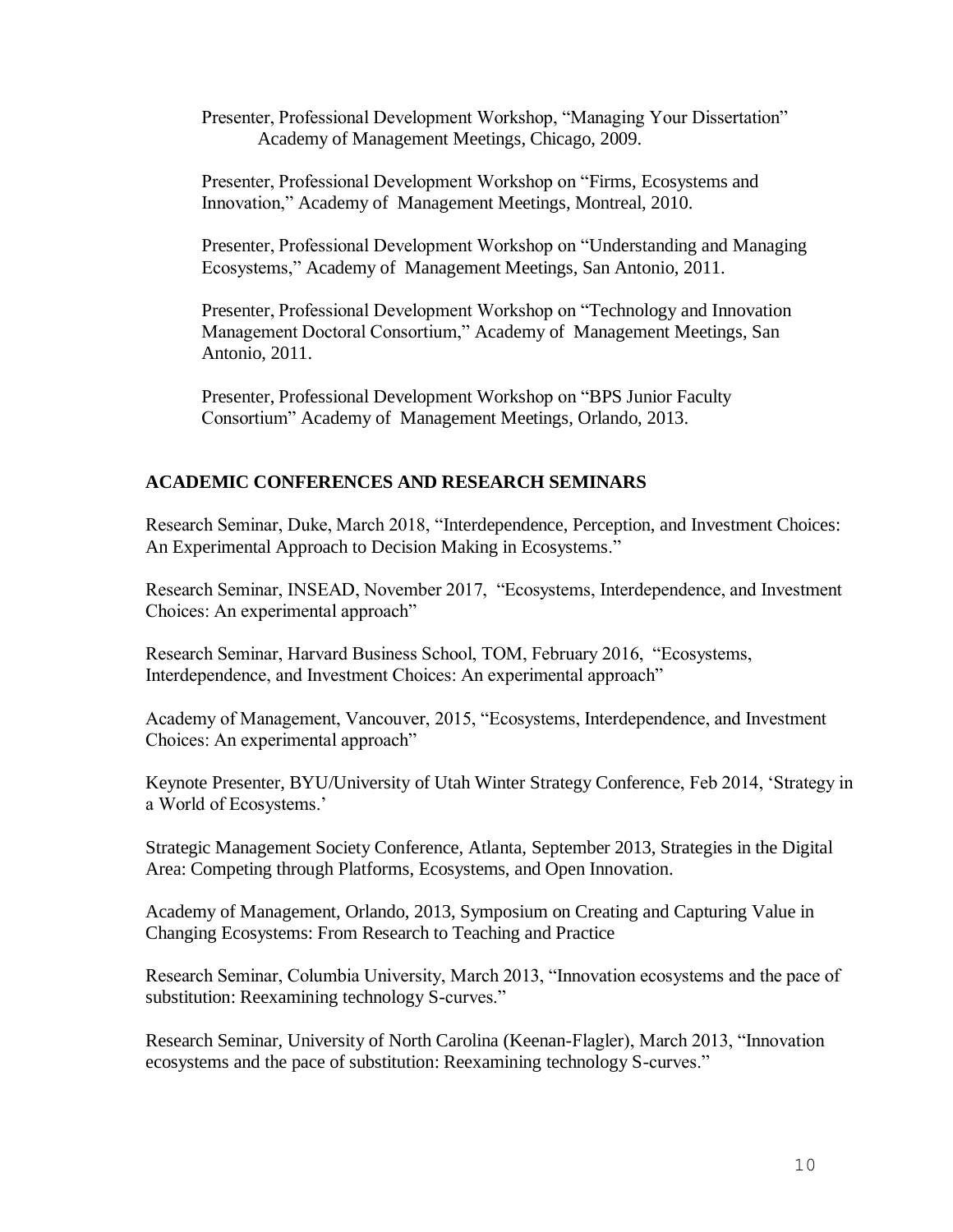Research Seminar, Georgia Institute of Technology, April 2013, "Innovation ecosystems and the pace of substitution: Reexamining technology S-curves."

Academy of Management, Boston, 2012, "Ecosystem Strategy and the Structure of Interdependence."

Research Seminar, University of Chicago (Booth), October 2011, "Innovation ecosystems and the pace of substitution: Reexamining technology S-curves."

Academy of Management, San Antonio, 2011, "Innovation ecosystems and the pace of substitution: Reexamining technology S-curves."

Research Seminar, INSEAD, December 2010, "Innovation ecosystems and the pace of substitution: Reexamining technology S-curves."

Research Seminar, USC (Marshall), November 2010, "Innovation ecosystems and the pace of substitution: Reexamining technology S-curves."

Research Seminar, MIT (Sloan), November 2010, "Innovation ecosystems and the pace of substitution: Reexamining technology S-curves."

Research Seminar, Harvard Business School, October 2010, "Innovation ecosystems and the pace of substitution: Reexamining technology S-curves."

Academy of Management, Montreal, 2010, "When Heterogeneity of Demand Meets Heterogeneity of Resources: RBV and Positioning."

Research Seminar, University of Wisconsin, November 2009. "Value creation in innovation ecosystems: How the structure of technological interdependence affects firm performance in new technology generations."

Academy of Management, Chicago, 2009, " 'Old' Technology Responses to 'New' Technology Threats: Demand heterogeneity and graceful technology retreats."

Wharton Technology Conference, April 2009. "Demand Heterogeneity and Graceful Technology Retreats: A new perspective on responding to dominant technological threats."

Research Seminar, University of Michigan (Ross), March 2009. "Value creation in innovation ecosystems: How the structure of technological interdependence affects firm performance in new technology generations."

DIME/CESPRI Conference on Demand, Innovation, and Industrial Dynamics, Bocconi University, October 2008. "Demand Heterogeneity and Graceful Technology Retreats: A new perspective on responding to dominant technological threats."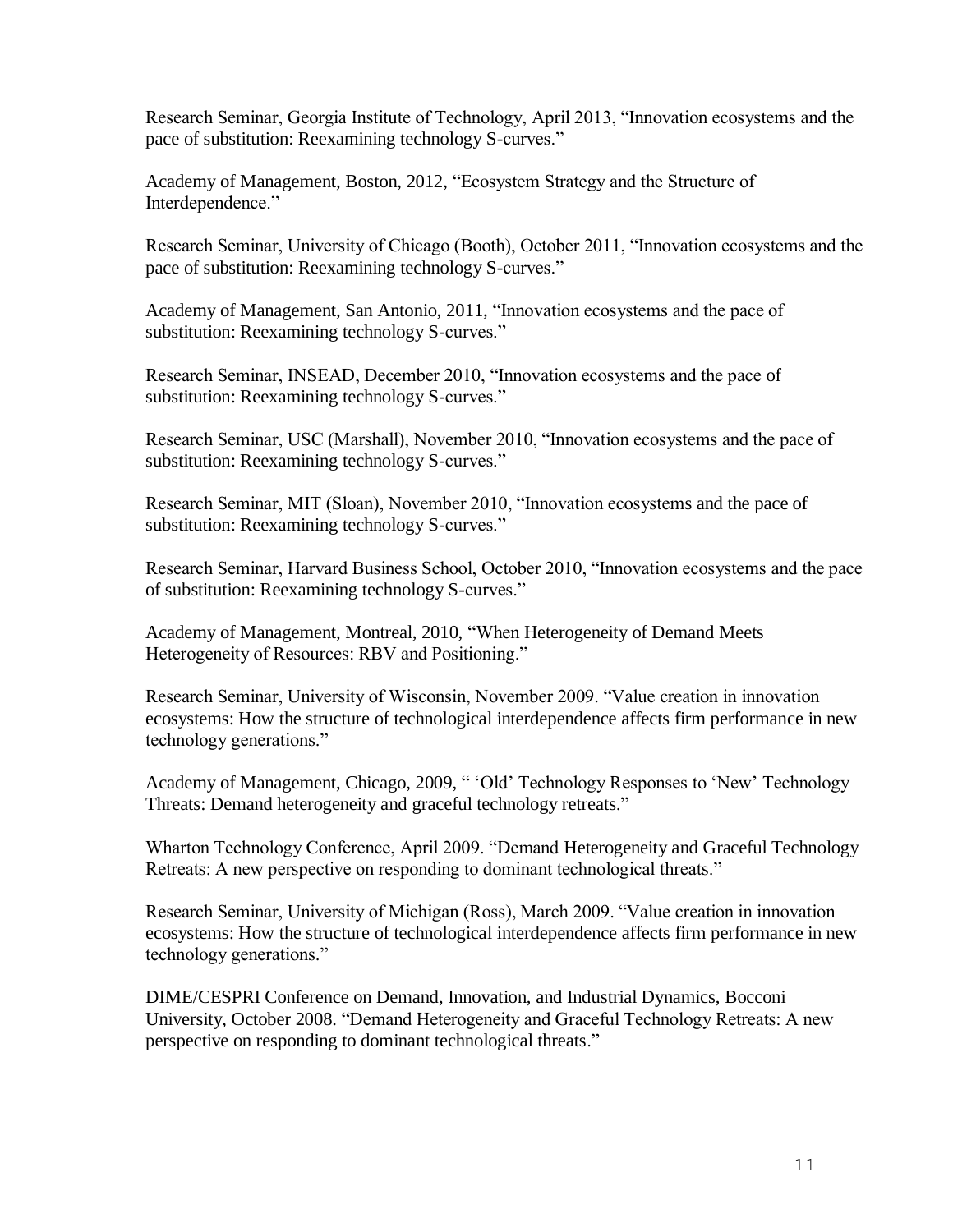Research Seminar, Harvard Business School, May 2008. "Value creation in innovation ecosystems: How the structure of technological interdependence affects firm performance in new technology generations."

Research Seminar, Duke University (Fuqua), October 2006. "Innovation ecosystems and innovators' outcomes."

Research Seminar, New York University (Stern), October 2006. "Innovation ecosystems and innovators' outcomes."

Research Seminar, Dartmouth College (Tuck), September 2006. "Innovation ecosystems and innovators' outcomes."

Research Seminar, Harvard Business School, September 2006. "Innovation ecosystems and innovators' outcomes."

DRUID Summer Conference, June 2006, "Innovation ecosystems, technology transitions and the success of early movers: Evidence from the semiconductor lithography equipment industry, 1962-2004."

Atlanta Competitive Advantage Conference, June 2006, "Innovation ecosystems, technology transitions and the success of early movers: Evidence from the semiconductor lithography equipment industry, 1962-2004."

Invited Discussant, Atlanta Competitive Advantage Conference, June 2006, "What is a disruptive technology anyway?"

Invited Discussant, Harvard Business School Entrepreneurship Conference, 2005.

Research Seminar, London Business School, April 2005, "A demand based view of sustainable competitive advantage"

Research Seminar, University of Pennsylvania (Wharton), November 2004, "Disruptive technologies and the emergence of competition."

Academy of Management, New Orleans, 2004, ["When is there a diversification discount: Market](http://program.aomonline.org/2004/submission.asp?mode=ShowSession&SessionID=607)  [structure, relatedness & the decision to diversify.](http://program.aomonline.org/2004/submission.asp?mode=ShowSession&SessionID=607)"

Research Seminar, Washington University, March 2004, "A demand based view of sustainable competitive advantage"

Brigham Young – University of Utah Winter Strategy Conference, March 2004, "A demand based view of sustainable competitive advantage"

Research Seminar, Tel Aviv University/Israel Strategy Research Forum, December 2003, "A demand based view of sustainable competitive advantage"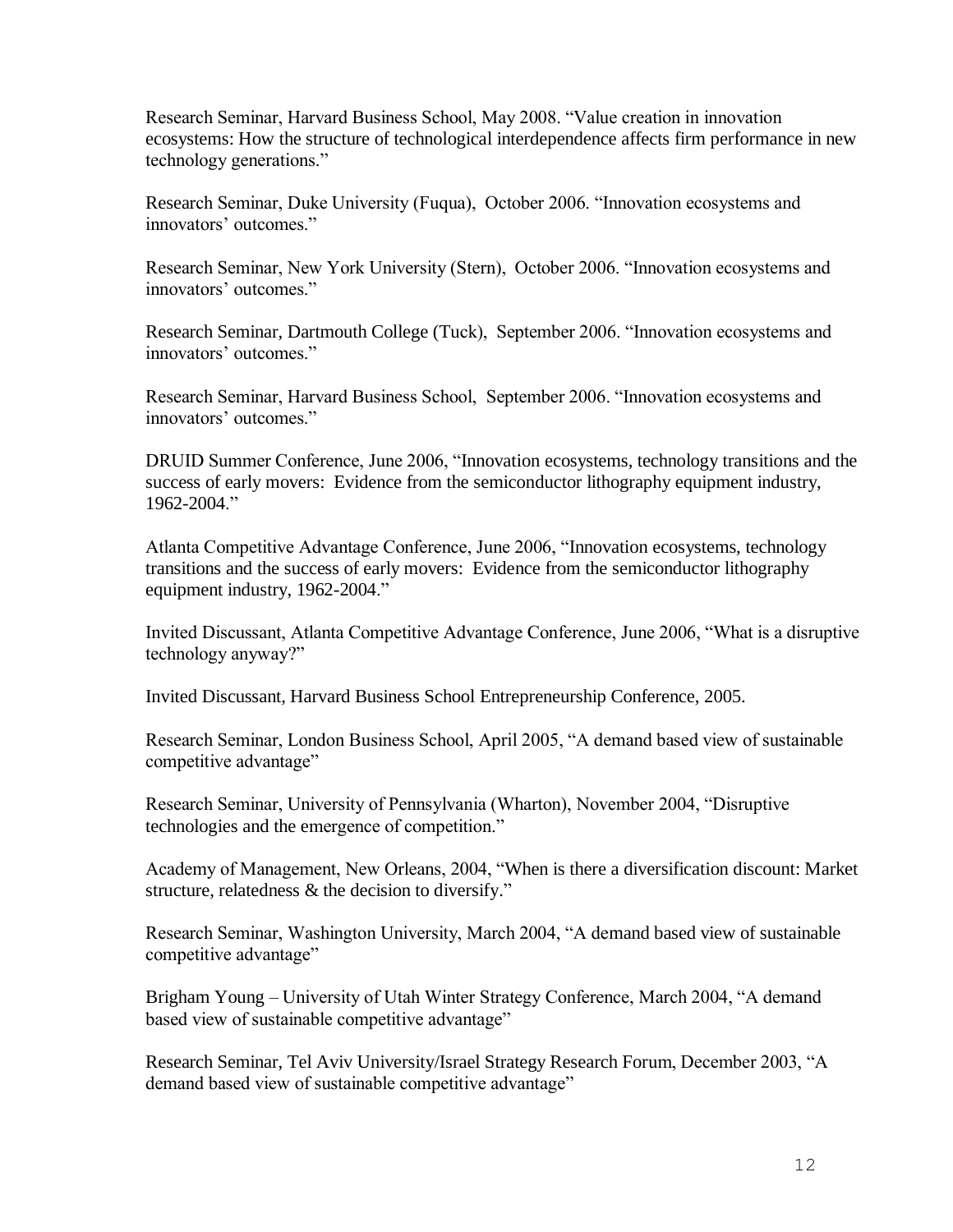Research Seminar, Duke University, October 2003, "A demand based view of sustainable competitive advantage"

Research Seminar, University of Michigan, September 2003, "A demand based view of sustainable competitive advantage"

Research Seminar, Ohio State University, September 2003, "A demand based view of sustainable competitive advantage"

Academy of Management, 2003, Seattle, "A demand based view of sustainable competitive advantage".

*Strategy Research Forum*, Washington University, June 2003, "Strategy dynamics through demand-based lens."

Research Seminar, New York University, October 2002, "Strategy dynamics through demandbased lens."

*Academy of Management,* Denver, August 2002, Discussant: "Dynamic perspectives on the supply chain"

*Strategy Research Forum*, Northwestern University, May 2001. "What is not a real option: identifying boundaries for the application of real options to business strategy."

*Academy of Management,* Toronto, August 2000. "A demand-based view of technology competition: Demand structure and technology displacement."

*Informs College on Organization Science*, Philadelphia, November 1999. "A demand-based view of technology competition: Demand structure and technology displacement."

Harvard Strategy Conference, Cambridge, October 1999. "Technology displacement through a market-based lens: The influence of demand structure on technology competition."

*Strategic Management Society,* Berlin, October 1999. "Technology displacement through a market-based lens: The influence of demand structure on technology competition."

Dartmouth Conference on Technology and Strategy, Hanover, July 1999. "The influence of demand heterogeneity on technology evolution".

Emerging Technologies Research Workshop, Wharton, 1997. "Market heterogeneity and the dynamics of technological development: A demand based perspective on product and process innovation."

*Academy of Management*, Boston, August 1997. Business Policy and Management Doctoral Consortium.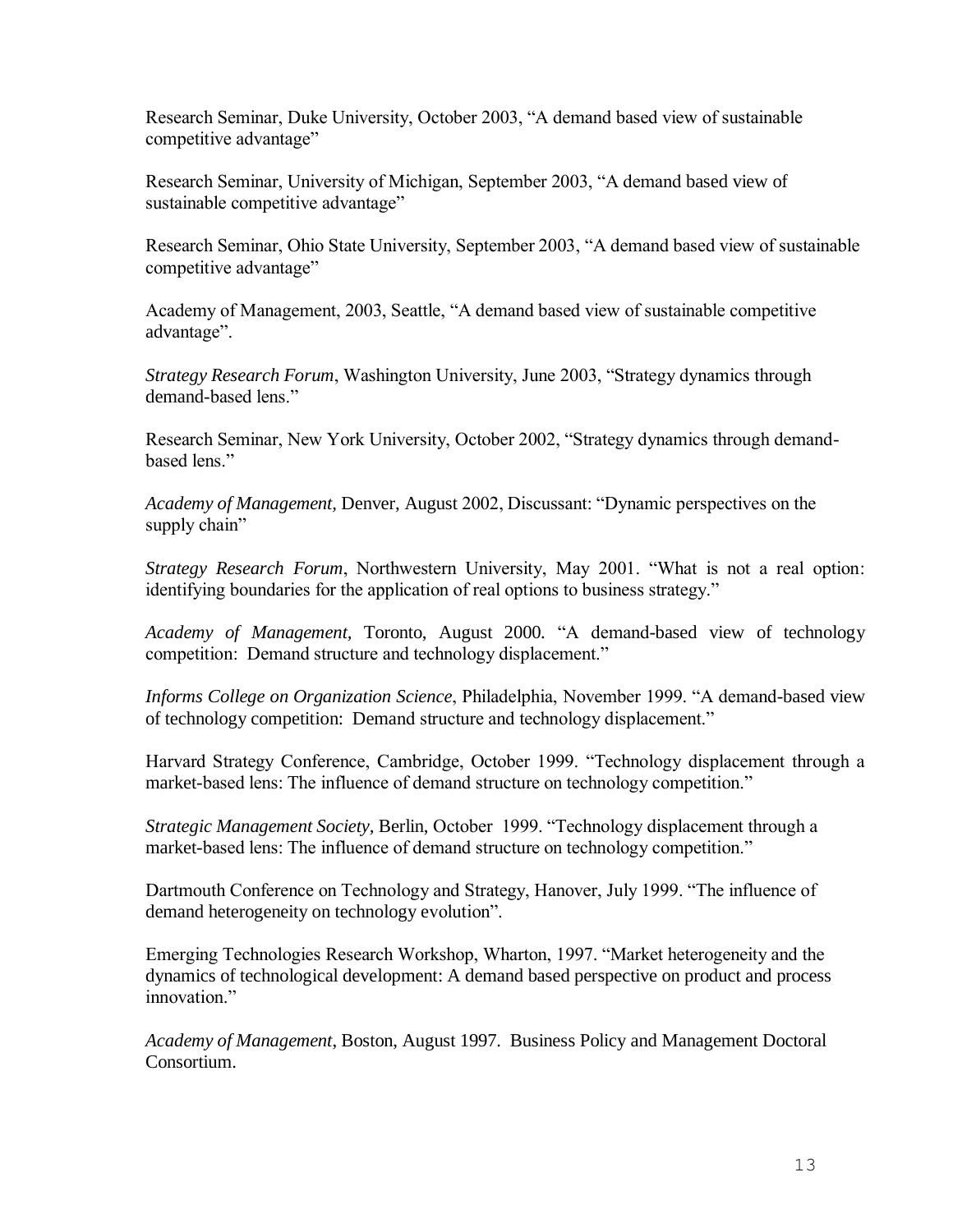Consortium of Centers for Organizational Research, University of Michigan, April 1997. Workshop on evolutionary theories of the firm.

Consortium of Centers for Organizational Research, Carnegie Mellon University, July 1996. Workshop on Modeling Organizations.

Consortium on Competitiveness and Cooperation, PhD colloquium, MIT, April 1996. "Solutions looking for problems: Emerging technologies and the search for unsatisfied needs."

*Academy of Management*, Vancouver, August 1995. "Variated selection and technological change." (with Daniel Levinthal).

ORSA/TIMS Conference, College on Organization Science, October 1994, Detroit. "Organizational selection: A variated feedback approach"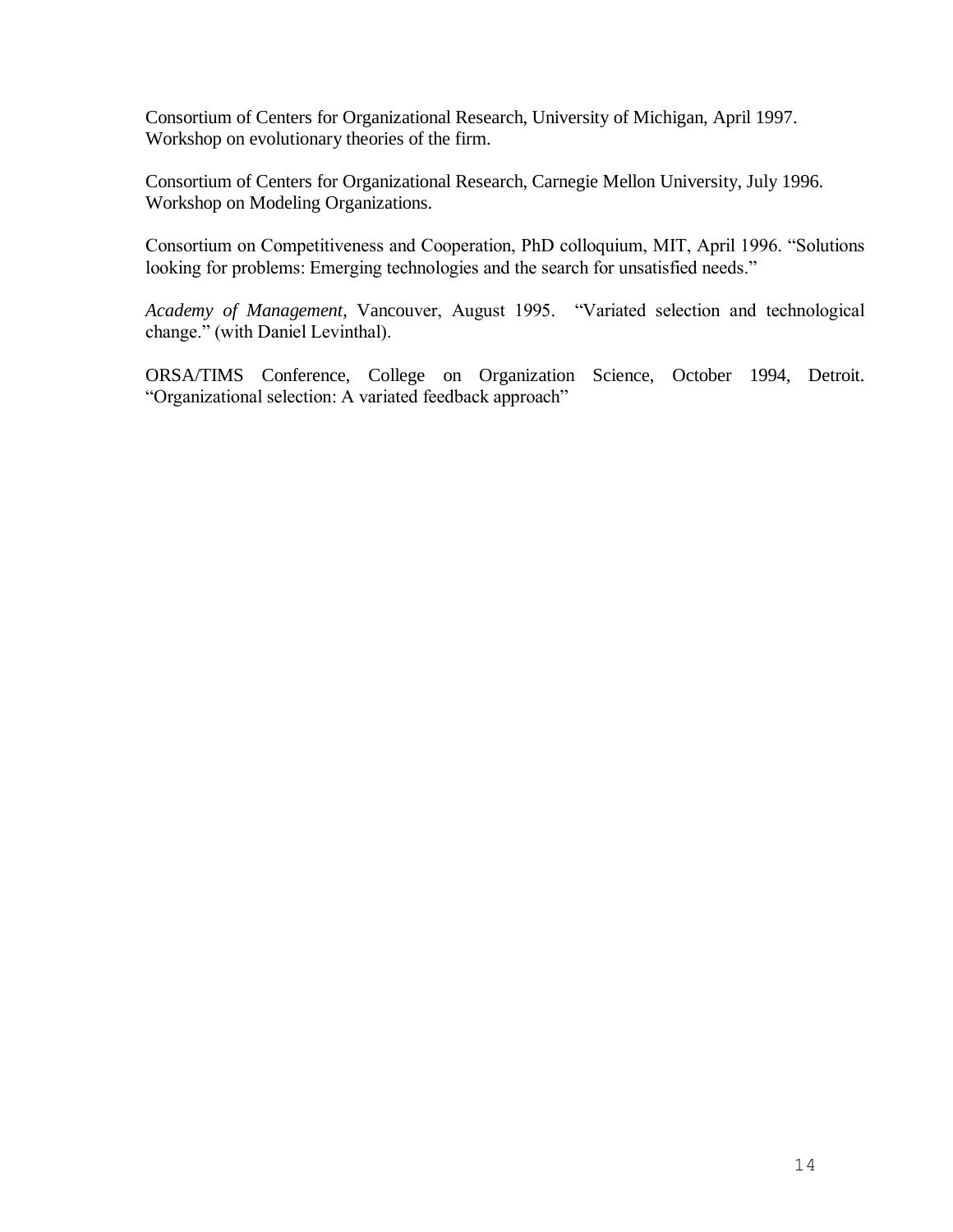# **INSTITUTIONAL CONTRIBUTIONS**

### **Dartmouth College**

Committee on Academic Freedom and Responsibility, 2018-19 Presidential Strategy Task Force, Strategy session, 2015 Presidential Search Committee 2012 Speaker, Research Libraries Leadership Fellows program, July 3, 2012 Speaker, Dartmouth Biomedical Libraries Conference, October 19, 2012 Dartmouth College Faculty Strategic Planning Advisory Committee, 2011-2012 Dartmouth College Working Group on Pedagogy, Teaching, and Mentorship, 2011-2012 Z-Conference, Presenter, Avoiding the Innovator's Blind Spot, 2012 Presidential Search Committee, 2012 (Presidency of Philip Hanlon)

### **Tuck School**

Strategy and Management Area Head 2016 – 2018 Admissions Committee, 2018-19 Recruiting committee chair 2016-17, 2017-18 Curriculum Committee, 2015-16 Executive Committee, 2015-16, 2018-19 Master in Health Care Delivery Science, After dinner keynote, January 2016 Tuck Strategy Taskforce, 2012-13 Master in Health Care Delivery Science, After dinner keynote, January 2013 Strategy Committee, 2012 Dartmouth technology conference, Fireside chat, October 2012 Alumni Association Speaker, New York City, "Beyond Innovation," March 1, 2012 Alumni Association Speaker, Boston, "Beyond Innovation," March 8, 2012 Alumni Association Speaker, Washington DC, "Beyond Innovation," April 14, 2012 Beyond Hanover Series, Speaker, "Beyond Innovation", March 28, 2012

Academic Freedom, Tenure, and Responsibility Committee (elected) 2011/12

Tuck Entrepreneurship Initiative, Faculty Advisory Board, 2011- Panel Moderator, 3rd annual Executive Environmental Sustainability Forum Tuck Executive Committee, 2010- Tuck Strategy Monitoring Committee, 2009 –2010 Tuck Executive Education Committee, 2008 – 2010 Strategy recruitment committee, 2008 – 2009. 2010-2011 (chair). Panel Moderator, Tuck Business and Society Conference, "Scarce Resources: Can agribusiness solve the international food crisis?" January, 2009. After dinner keynote, Tuck Overseer Meeting, October, 2009. Panel Moderator, Britt Speakers Series, April 2010. Panel Moderator, Tuck Sustainability Forum, October, 2010.

# **INSEAD**

Strategy Department recruitment committee, 1999, 2000, 2004